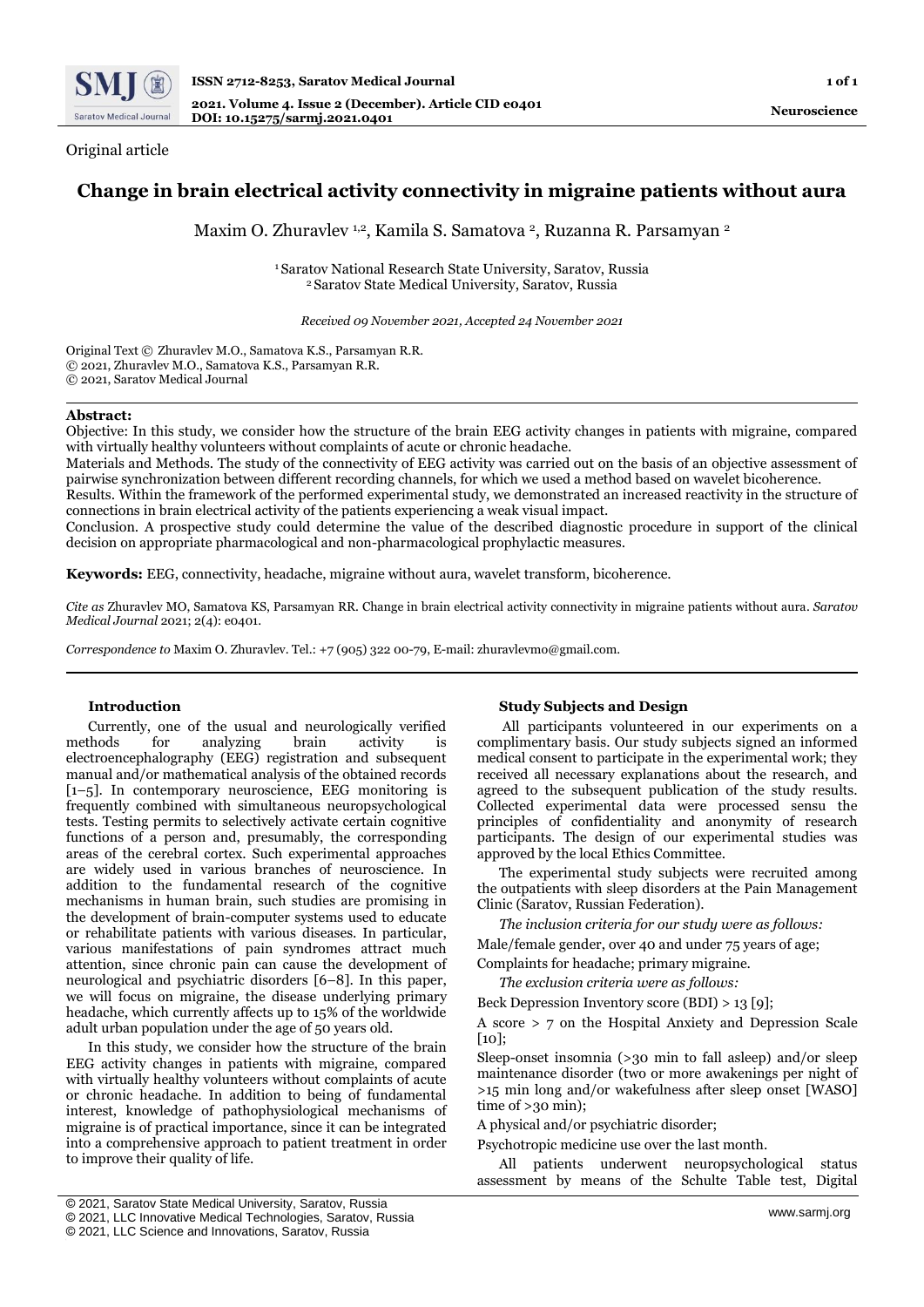

Symbol Substitution Test (DSST), Hospital Anxiety and Depression Scale (HADS), somnolence and sleep quality test; as well as tests for semantic and phonemic awareness, and memory. A comparative assessment of the cognitive functions in study participants via DSST did not reveal significant differences in indicator values; all patients successfully completed the task with no more than two errors in 90 seconds, which was acceptable.

The study included two groups of subjects. The control group comprised of 25 healthy subjects (Group I, n=25; BMI: 21.8 $\pm$ 3.2 kg/m2; BDI: 6 $\pm$ 3; HADS: 5 $\pm$ 2.1). The primary migraine group included 33 patients (Group II, n=33; BMI:  $27\pm7.1$  kg/m2; BDI:  $7\pm2$ ; HADS:  $6\pm1.3$ ). The ailment duration in Group II averaged 2.7 years.

The experiments were conducted in the late afternoon hours at a specially equipped laboratory. The day before and on the day of the experiment, every test subject did not have any episodes of a daytime sleep. During the experiment, while the participants were lying comfortably in a relaxed mode, their brain activity was measured (via EEG) in passive wakefulness with periodic visual stimuli (~35 minutes). All test subjects were instructed to stay awake with eyes open. In order to estimate their state of awakening/sleep, they were instructed to press a specific button on the remote control after each short visual stimulus. Visual stimuli alternated with pauses, the duration of which was set randomly in the range of [10;22] seconds. We automatically estimated the duration of time interval T\_r between the visual stimulus and the test subject response (i.e., pressing the button). Time was recorded simultaneously for all protocols and EEG data.

The multichannel surface EEG data were collected using the Encephalan-EEGR-19/26 recorder (Medicom MTD, Ltd, Russia). Data were recorded at 250 Hz sampling rate using the conventional monopolar method of registration with two referential points and  $N=31$  electrodes. The adhesive Ag/AgCl electrodes in prewired head caps were used to obtain the EEG signals. Two reference electrodes, A1 and A2, were located on mastoids, while the ground electrode N was placed above the forehead. EEG signals were filtered by a band-pass filter with cutoff points at 0.5 Hz (HP) and 70 Hz (LP) and a 50 Hz notch filter.

#### **Methods**

The study of the connectivity of EEG activity was carried out on the basis of an objective assessment of pairwise synchronization between different recording channels. To assess the degree of synchronization between different channels of EEG data, a method based on the use of wavelet bicoherence was used [11]. At the first step, the complex coefficients, W<sup>n</sup> (f,t) , of the continuous wavelet transform are calculated for each EEG channel,  $x_i(t)$ :

$$
W_i(f,t) = \sqrt{f} \int_{t-4/f}^{t+4/f} x_i(t) \psi^*(f,t) dt, \qquad (1)
$$

where i=1,...,N is the number of the considered EEG channel (and N=6 is the total number of EEG channels), \* denotes complex conjugation, and  $\psi(f,t)$  is the main wavelet function. In the framework of our research, the Morlet wavelet, often employed for processing biological signals, was used as a basic function:

$$
\psi(f,t) = \sqrt{f} \pi^{1/4} e^{j\omega_0 f (t - t_0)} e^{f (t - t_0)^2/2}, \qquad (2)
$$

where  $\omega_0$  is a wavelet scale parameter providing optimal time-frequency resolution in these biological signals. To estimate the degree of coherence between two EEG signals,  $x_{I}$  (t)  $u x_{i}$  (t), the corresponding complex wavelet coefficients are calculated,  $W_i(f,t)=a_i+ib_i$  and  $W_i(f,t)=a_i+ib_i$ .

Wavelet bicoherence,  $\tau_{ij}$  (f,t), is estimated on basis of the wavelet cross-spectrum,  $W_{(i,j)}$  (f,t), of signals,  $x_i$  (t) and  $x_j$  (t). In a similar way to how it was done in [11], the sets of coefficients, "Re"  $[\tau_{ij}(f,t)]$  and "Im"  $[\tau_{ij}(f,t)]$ , are the real and imaginary parts of the wavelet cross-spectrum, and they can be calculated as:

(3)  
\n
$$
\text{Re}[\tau_{ij}(f,t)] = \frac{a_i(f,t)a_j(f,t) + b_i(f,t)b_j(f,t)}{\sqrt{a_i^2(f,t) + b_i^2(f,t)}\sqrt{a_j^2(f,t) + b_j^2(f,t)}}
$$

and

$$
\operatorname{Im}[\tau_{ij}(f,t)] = \frac{b_i(f,t)a_j(f,t) - a_i(f,t)b_j(f,t)}{\sqrt{a_i^2(f,t) + b_i^2(f,t)}\sqrt{a_j^2(f,t) + b_j^2(f,t)}}.
$$
\n(4)

If the signals,  $x_i$  (t)  $u x_i$  (t), show a fully coordinated (or synchronized) dynamics, then  $\tau_{ij}$  (f,t)=1, and vice versa; if the value becomes zero ( $\tau_{ij}$  (f,t)=0), then these signals are completely out of sync. In all other cases, the value of  $\tau_{ij}$  (f,t) can be anything between 0 and 1, which characterizes the degree of synchronization of the studied signals at a given time, and their frequency.

## **Results**

Based on the method, described above, for assessing the degree of synchronization, we analyzed multichannel EEG recordings in experimental groups. Since the experimental paradigm considered the body's response to presented visual stimuli (short dim flashes), we limited the consideration of the alpha-band oscillatory processes in the brain  $(\Delta f_{\alpha} [8-12])$ Hz). Despite the fact that EEG activity parameters are extremely variable across the population [12, 13], it is the alpha rhythm that is a very stable trait in subjects of different ages [14–16]. It is well known that the alpha-rhythm activity in the brain increases with a decrease in the levels of sensory signals: e.g., when eyes are closed, the alpha rhythm power increases in the occipital brain cortex lobe [17, 18]. At the same time, it is known that the amplitude of the alpha rhythm changes in the course of cognitive activities, such as cognitive performance, visual attention, memory, and complex abstract tasks [17–21].

For the alpha band, the dependence of synchronization degree between different EEG channels on time was calculated for the entire data array. Further on, for each pair of channels, a probabilistic distribution of the synchronization degree was constructed for each frequency range. With visual stimulation, we conditionally divided EEG monitoring during experimental work into two phases: active and passive. In case of visual stimulation, the active phase was understood as two seconds after the stimulus was presented, and the passive phase was understood as two

<sup>[</sup> © 2021, Saratov State Medical University, Saratov, Russia

<sup>©</sup> 2021, LLC Innovative Medical Technologies, Saratov, Russia

<sup>©</sup> 2021, LLC Science and Innovations, Saratov, Russia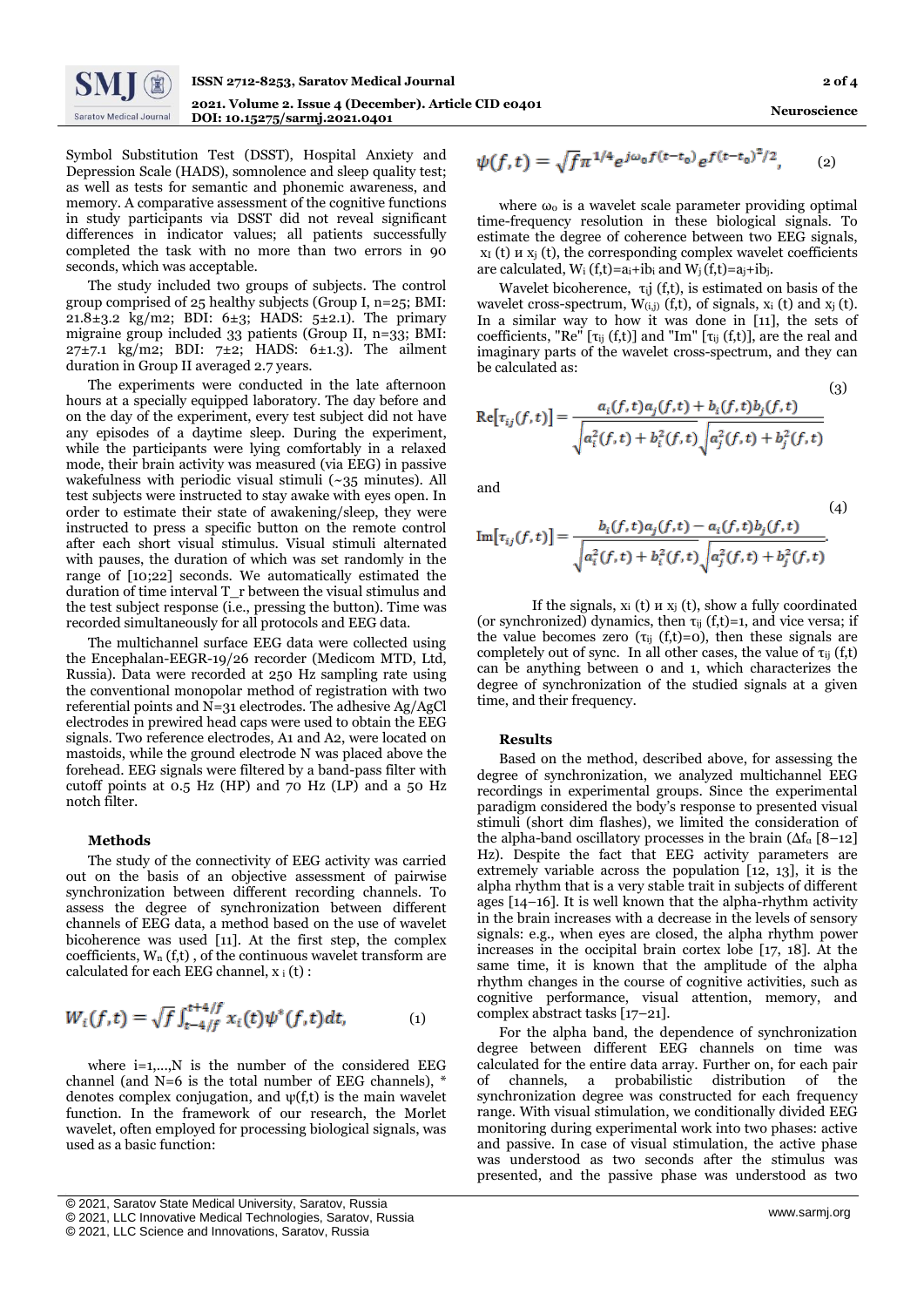

seconds before the stimulus was presented. Then, after evaluating the individual characteristics of each tested subject, the calculated characteristics within Group I and Group II were averaged.

It was revealed that spatial synchronization in the control group of virtually healthy volunteers was an extremely stable characteristic, which was changing only slightly during the transition from the active phase to the passive phase of experimental work, as shown in *Figure 1.*

ខែ**ខេ**ង ខេង ខេង <u>ស្រួ</u> ស្ទួ ទា  $|E| \geq |E| \geq |E| \geq |E| \geq |E| \geq |E|$ Ιē È **TP8** TP8  $CPA$  $CDA$ CP4<br>CP3Cpz  $CP4$ <br> $CP3$ <br> $TP7$ <br> $TP7$  $CP3$  TP7<br> $F18$ -<br>TP7 FT8 FT8<br>FC4<br>FC3 FC4 Fcz  $FCZ$ <br> $FC3$ FC3  $\frac{F17}{F2} \frac{Fpz}{Cz}$ FT7 F<sub>DZ</sub> ·Pz  $Cz$  $CZ$  $PZ$ ·Pz  $OZ$  $OZ$ F7 F7 ER  $-ER$ T<sub>3</sub> T<sub>3</sub> TA  $T_{\rm A}$  $-75$  $T<sub>5</sub>$ T6 T6 Fp1 Fp1  $F_1$ <br> $F_2$ <br> $F_3$ <br> $F_4$ Fp<sub>2</sub> -F3 F4  $-F4$  $C3$  $-c3$  $C4$  $C4$ P3 -p3 P4 P<sub>4</sub>  $-01$  $O<sub>1</sub>$  $\overline{O2}$  $O<sub>2</sub>$  $\frac{1}{2}$  $\frac{1}{2}$  $\frac{1}{2}$  $\frac{1}{2}$  $\frac{1}{2}$  $\frac{1}{2}$  $\frac{1}{2}$  $\frac{1}{2}$  $\frac{1}{2}$ 호 3 호 호 이  $\overline{5}$ P3 28 2 2 3 2 2 78 쿯

However, a similar analysis of the states for patients with headache demonstrated a significantly greater response of brain structures to visual stimulation. As shown in *Figure 2*, the structure of spatial synchronization in such patients was changing substantially during the transition from the active phase to the passive phase, and more so, in the frontal and temporal projection zones of the cerebral cortex.



 **Active phase Passive phase**

**Figure 1. Spatial maps of EEG synchronization for the alpha frequency range, averaged over registrations of volunteers in the control group**



**Figure 2. Spatial maps of EEG synchronization for the alpha frequency range, averaged over registrations of patients with chronic headache**

- [ © 2021, Saratov State Medical University, Saratov, Russia
- © 2021, LLC Innovative Medical Technologies, Saratov, Russia

<sup>©</sup> 2021, LLC Science and Innovations, Saratov, Russia